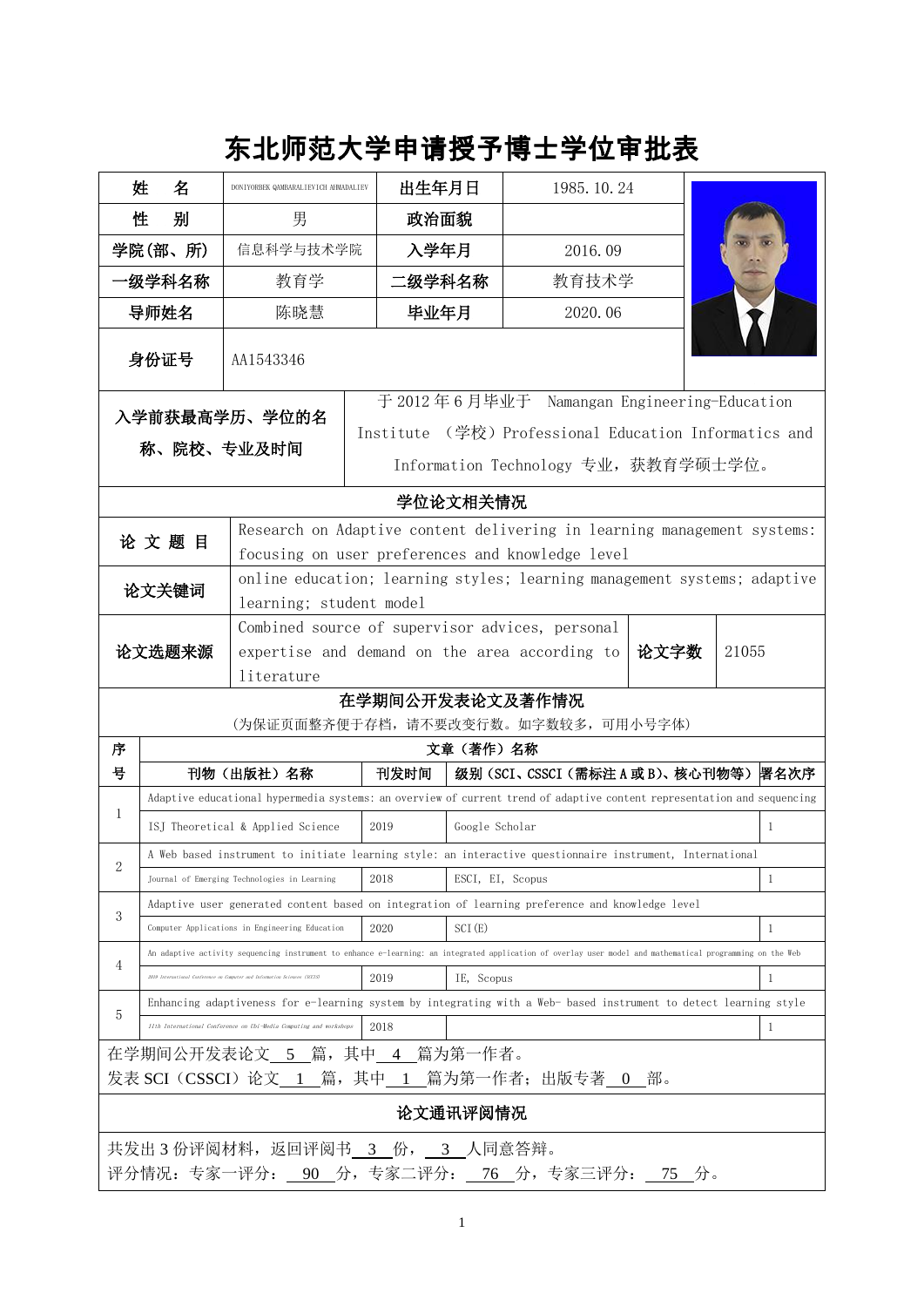本人根据《中华人民共和国学位条例》、《中华人民共和国学位条例暂行实施办法》及我校有关 规定,提出授予学位申请,并保证以上所填内容属实。

中请人签字: *个<sup>经</sup>* 指导教师意见 本人作为该生指导教师,保证以上所填内容属实,同意其提出授予学位申 签字: <sup>2500</sup> 卷线 2020年 06 月 04 日

## 学位论文答辩委员会组成情况及评语

| 职务 | 姓<br>名 | 从事专业  | 单<br>作<br>位 | 称<br>职 | 是否博导 |
|----|--------|-------|-------------|--------|------|
| 主席 | 刘美凤    | 教育技术学 | 北京师范大学      | 教授     | 是    |
| 委员 | 马捷     | 信息管理  | 吉林大学        | 教授     | 是    |
| 委员 | 杨兆山    | 教育学原理 | 东北师范大学      | 教授     | 是    |
| 委员 | 王以宁    | 教育技术学 | 东北师范大学      | 教授     | 是    |
| 委员 | 张海     | 教育技术学 | 东北师范大学      | 教授     | 是    |
| 委员 |        |       |             |        |      |
| 委员 |        |       |             |        |      |
| 委员 |        |       |             |        |      |
| 委员 |        |       |             |        |      |

This thesis explored the adaptive learning content delivery in learning management system based on learners' preferences and knowledge level. In this thesis, the author developed an automatic recognition tool of learner's learning style with the method of interactive learner trait recognition based on the Web. Crowdsourcing- a development of user-generated-micro-lecture model was also suggested in this thesis. Naive Bayes algorithm and k-NN algorithm were used to evaluate the cognitive level of students. The above methods and techniques were applied to the teaching practice of a course, and an empirical study was conducted to verify the effectiveness of the adaptive learning content delivery mechanism and methods in the learning management system. Experiments show that adaptive learning content delivery based on learners' preferences and knowledge level had a positive impact on learners' behavior and performance. This study plays an important role in improving the learning experience and performance of learners' adaptive learning in the network environment, and provides a reference for the improvement of adaptive learning content recommendation mechanism.

答辩委 员会对 学位论 文的评 语

Here are the innovation aspects of this study:

Firstly, an interactive learner trait identifying instrument was developed. Compared with the traditional self-report method, this learning style diagnosis technology uses the implicit user feature recognition method to get the information of learning styles of learners in a more friendly way, which will reduce the errors caused by the subjective reasons from the research objects.

Secondly, a user-generated, micro-lesson project was developed as an alternative for crowdsourcing. On the project, students created their learning objects in the subject: Introduction to the algorithm. The application of the project improves the participation of learners in the course learning, and the generated courses will be more close to the learning style and knowledge level of learners, which will help to improve learning experience and learning effect.

Thirdly, the development of learning management system based on learners' learning preferences and knowledge level was completed, and the effectiveness of the system in improving learners' academic performance and behavior was tested. The research and the thesis shows that the author has a solid theoretical foundation and practical ability of educational technology, as well as the ability to engage in scientific research independently.

The thesis is of clear research ideas, scientific methods, detailed data, sufficient argumentation, clear expression and